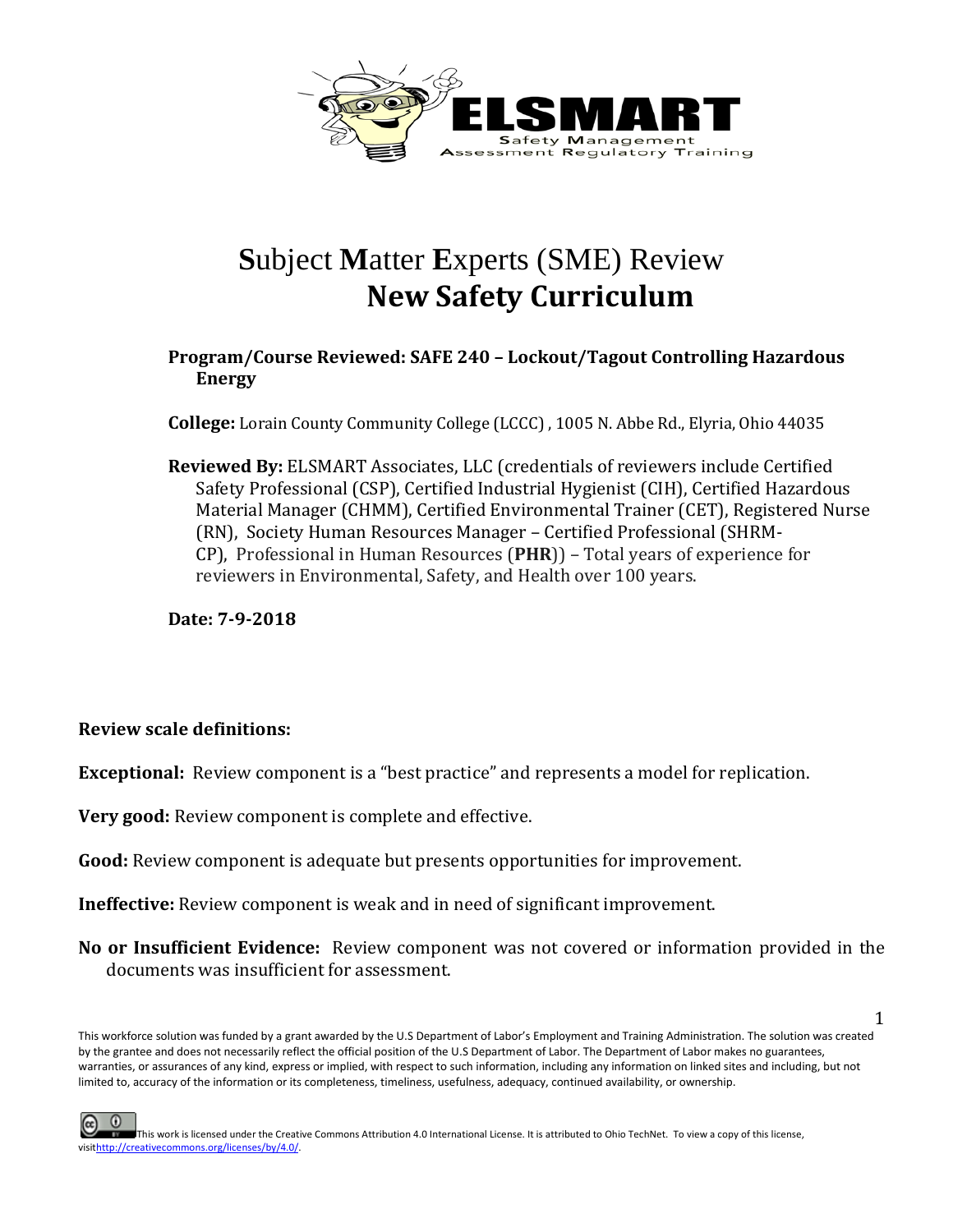

| Curriculum Map, Career Ladder/Stackable<br><b>Credential Documentation, Syllabi</b>                                                                                                          | <b>Excellent</b> | <b>Very</b><br>Good | Good | <b>Ineffective</b> | No/Insufficient<br>Evidence |
|----------------------------------------------------------------------------------------------------------------------------------------------------------------------------------------------|------------------|---------------------|------|--------------------|-----------------------------|
| Program CIP code/s appropriate to<br>1.<br>program title and outcomes.                                                                                                                       |                  | X                   |      |                    |                             |
| 2. Effective program structure (prerequisites,<br>course sequence, stackable credential-<br>structure provide a clear, logical path to<br>completion).                                       |                  | X                   |      |                    |                             |
| 3.<br>Outcomes aligned to occupational focus<br>(industry skills and standards) and prepare<br>students for appropriate industry<br>certification/s.                                         |                  |                     |      |                    |                             |
| Outcomes are clearly stated.<br>4.                                                                                                                                                           |                  |                     |      |                    |                             |
| Outcomes are introduced and reinforced<br>5.<br>effectively.                                                                                                                                 |                  |                     |      |                    |                             |
| 6. Course objectives are clearly stated and<br>measurable.                                                                                                                                   |                  |                     |      |                    |                             |
| 7. In multi-course programs, course<br>objectives support one or more program or<br>student learning outcome. In single-course<br>programs, modules support one or more<br>course objective. |                  |                     |      |                    |                             |

## **Comments or recommendations specific to each section rated:**

- 1. Program CIP code/s appropriate
- 2. Effective program
- 3. Aligned with industry objectives. Syllabus is excellent but does not match modules.
- 4. Out comes stated
- 5. Outcomes reviewed correctly
- 6. Most course objectives implied but not stated.
- 7. Objectives need updated.

General comments or recommendations: Recommend following using FOM and CPL 02-00-147 The Control of Hazardous Energy – Enforcement Policy and Inspection Procedures.

This workforce solution was funded by a grant awarded by the U.S Department of Labor's Employment and Training Administration. The solution was created by the grantee and does not necessarily reflect the official position of the U.S Department of Labor. The Department of Labor makes no guarantees, warranties, or assurances of any kind, express or implied, with respect to such information, including any information on linked sites and including, but not limited to, accuracy of the information or its completeness, timeliness, usefulness, adequacy, continued availability, or ownership.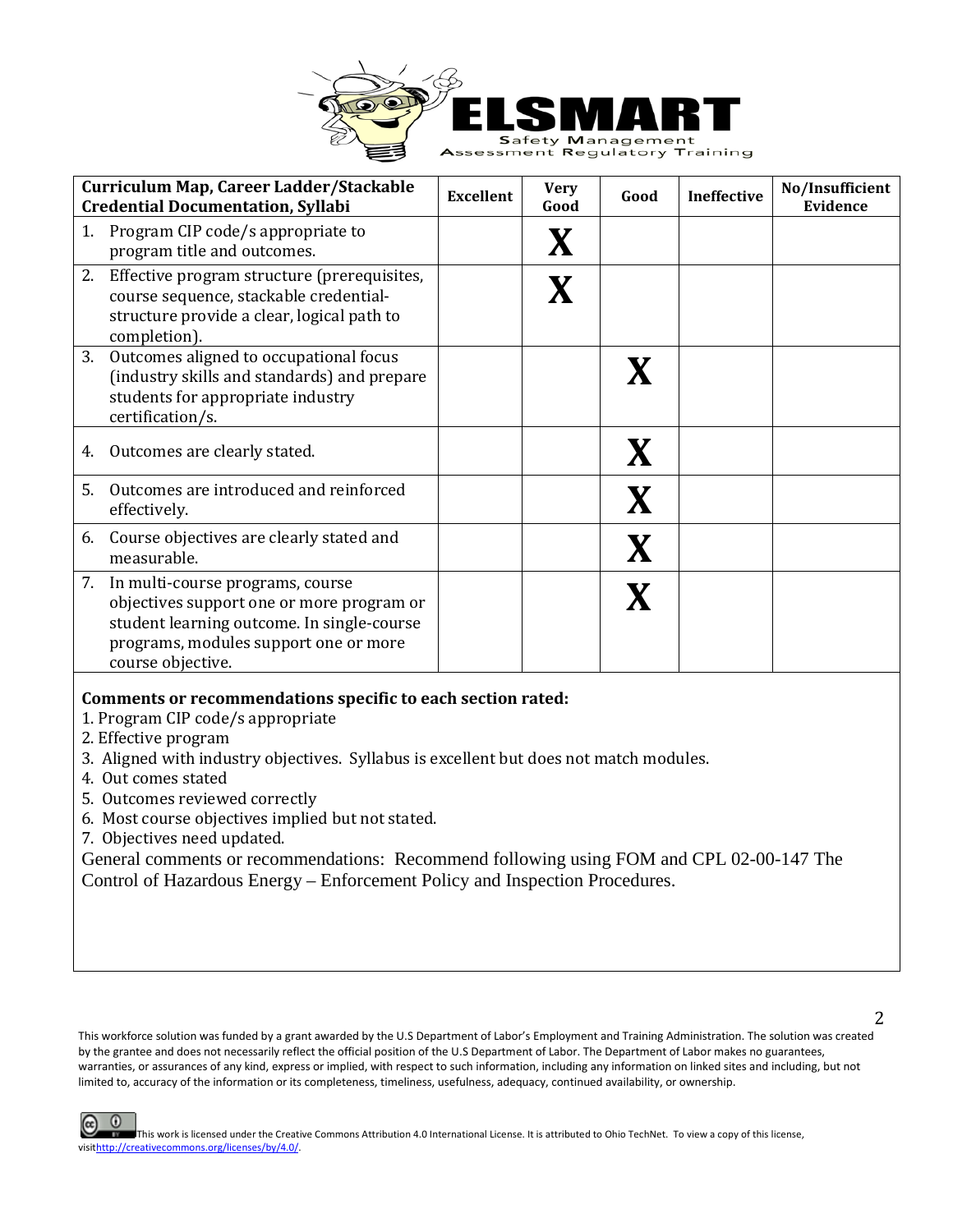

| <b>Instructional Materials and Lab Resources</b>                                                                                                                                                                                                                                                                                                                                                                                                  | <b>Excellent</b> | <b>Very</b><br>Good | Good        | <b>Ineffective</b> | No/Insufficient<br><b>Evidence</b> |  |
|---------------------------------------------------------------------------------------------------------------------------------------------------------------------------------------------------------------------------------------------------------------------------------------------------------------------------------------------------------------------------------------------------------------------------------------------------|------------------|---------------------|-------------|--------------------|------------------------------------|--|
| Support stated course or unit learning<br>1.<br>objectives.                                                                                                                                                                                                                                                                                                                                                                                       |                  |                     | $\mathbf X$ |                    |                                    |  |
| 2. Meet/reflect current industry practices and<br>standards.                                                                                                                                                                                                                                                                                                                                                                                      |                  |                     | $\mathbf X$ |                    |                                    |  |
| 3.<br>Provide options for multiple learning<br>styles.                                                                                                                                                                                                                                                                                                                                                                                            |                  |                     |             | X                  |                                    |  |
| Instructional materials are cited properly.<br>4.                                                                                                                                                                                                                                                                                                                                                                                                 |                  |                     |             | X                  |                                    |  |
| 5.<br>There is evidence of materials and<br>resources that support on-line or<br>technology-enabled learning.                                                                                                                                                                                                                                                                                                                                     |                  |                     | X           |                    |                                    |  |
| 1. Course and unit learning objectives in power point but not in syllabus.<br>2. Needs updated to standards<br>3. Used video's need case studies and group assignments.<br>4. Material cited need updated from 2002.<br>5. Use of smart phone apps or other technology.<br>General comments or recommendations:<br>Course objectives need updated to currently regulations and international standards. Need to review<br>controlled reliability. |                  |                     |             |                    |                                    |  |
| Overview Table: Objectives, Modules/Units,<br><b>Learning Activities and Assessments</b>                                                                                                                                                                                                                                                                                                                                                          | <b>Excellent</b> | <b>Very</b><br>Good | Good        | <b>Ineffective</b> | No/Insufficient<br><b>Evidence</b> |  |
| Modules/units are linked to course<br>1.<br>objectives.                                                                                                                                                                                                                                                                                                                                                                                           |                  |                     | $\mathbf X$ |                    |                                    |  |
| Learning activities promote achievement of<br>2.<br>stated module/unit objectives.                                                                                                                                                                                                                                                                                                                                                                |                  |                     | $\mathbf X$ |                    |                                    |  |
| Learning activities provide opportunities<br>3.<br>for interaction and active learning.                                                                                                                                                                                                                                                                                                                                                           |                  |                     | X           |                    |                                    |  |
| 4. Learning activities provide options for<br>multiple learning styles.                                                                                                                                                                                                                                                                                                                                                                           |                  |                     | X           |                    |                                    |  |
| 5. Learning activities are linked to current<br>industry practices, standards and<br>certifications.                                                                                                                                                                                                                                                                                                                                              |                  |                     |             |                    |                                    |  |

This workforce solution was funded by a grant awarded by the U.S Department of Labor's Employment and Training Administration. The solution was created by the grantee and does not necessarily reflect the official position of the U.S Department of Labor. The Department of Labor makes no guarantees, warranties, or assurances of any kind, express or implied, with respect to such information, including any information on linked sites and including, but not limited to, accuracy of the information or its completeness, timeliness, usefulness, adequacy, continued availability, or ownership.

3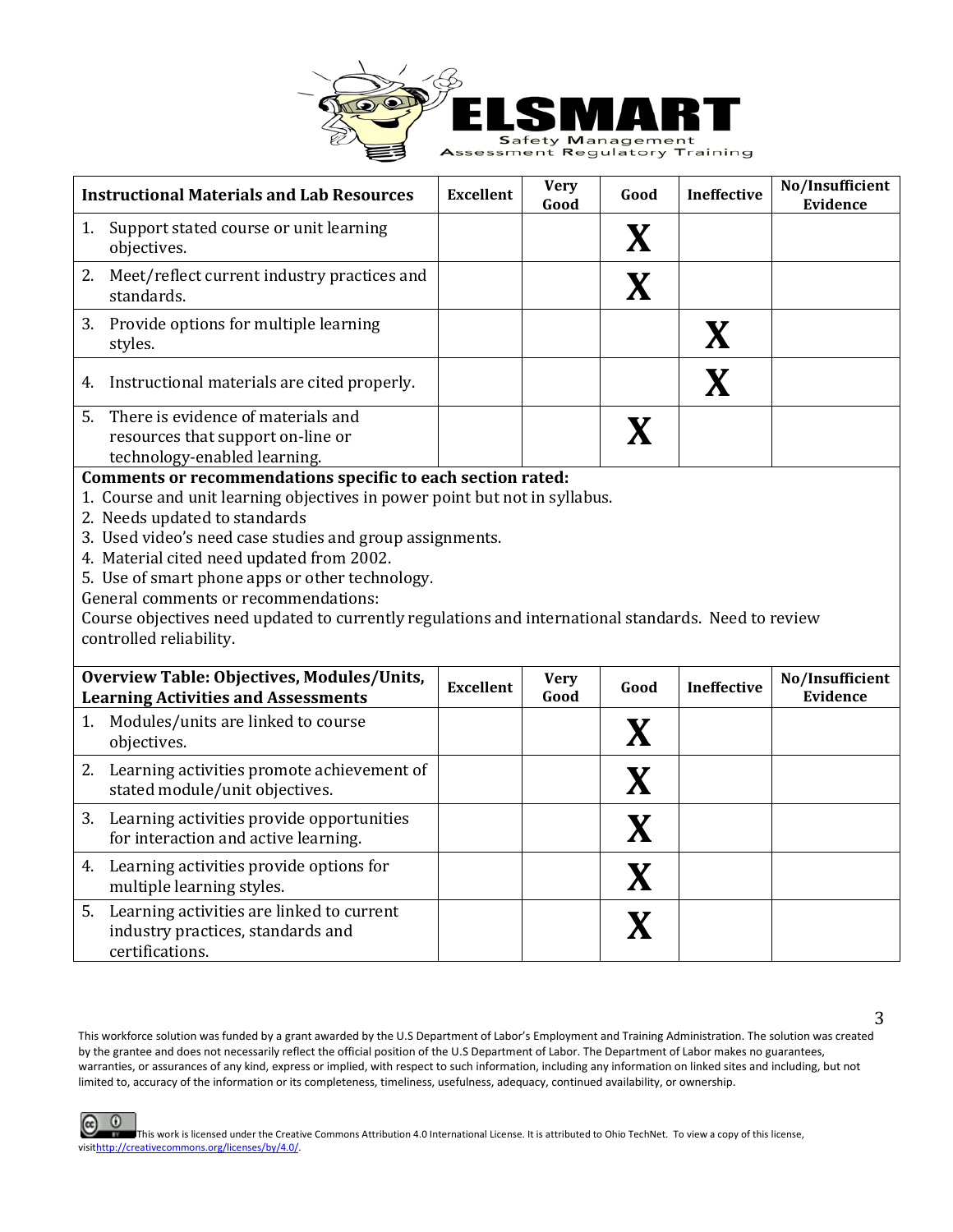

|    | 6. Learning activities demonstrate evidence of<br>innovation or enhancements to support<br>adult learner success.                                                                                                                                                                                                                                                                                                                                                                                                                                                                                                                                                                                                                                                                                                                                            |  | $\mathbf X$ |             |  |
|----|--------------------------------------------------------------------------------------------------------------------------------------------------------------------------------------------------------------------------------------------------------------------------------------------------------------------------------------------------------------------------------------------------------------------------------------------------------------------------------------------------------------------------------------------------------------------------------------------------------------------------------------------------------------------------------------------------------------------------------------------------------------------------------------------------------------------------------------------------------------|--|-------------|-------------|--|
|    | 7. Materials/resources (to include equipment,<br>tools and software) are used in a way that<br>students understand their purpose and use<br>in industry settings.                                                                                                                                                                                                                                                                                                                                                                                                                                                                                                                                                                                                                                                                                            |  | X           |             |  |
| 8. | Assessments measure stated learning<br>objectives and link to industry standards.                                                                                                                                                                                                                                                                                                                                                                                                                                                                                                                                                                                                                                                                                                                                                                            |  |             | X           |  |
|    | 9. Assessments align with course activities<br>and instructional materials and resources.                                                                                                                                                                                                                                                                                                                                                                                                                                                                                                                                                                                                                                                                                                                                                                    |  |             | X           |  |
|    | 10. Assessments are sequenced throughout the<br>instructional period to enable students to<br>build on feedback.                                                                                                                                                                                                                                                                                                                                                                                                                                                                                                                                                                                                                                                                                                                                             |  |             | X           |  |
|    | 11. Assessments are varied and appropriate to<br>content.                                                                                                                                                                                                                                                                                                                                                                                                                                                                                                                                                                                                                                                                                                                                                                                                    |  |             | $\mathbf X$ |  |
|    | 12. Assessments provide opportunities for<br>students to measure their own learning<br>progress.                                                                                                                                                                                                                                                                                                                                                                                                                                                                                                                                                                                                                                                                                                                                                             |  |             | $\mathbf X$ |  |
|    | Comments or recommendations specific to each section rated:<br>1. Module linked to objectives<br>2. Objectives need updated.<br>3. Improved objectives will allow more interactive learning.<br>4. Need more learning styles supported<br>5. Need updated with current technology enhancements.<br>6. Several varied styles but should include case studies exercise and real world problems.<br>7. Need to include computer applications and exercises.<br>8. No assessments included for review.<br>9. No assessments included for review.<br>10. No assessments included for review.<br>11. No assessments included for review.<br>12. No assessments included for review.<br>General comments or recommendations:<br>Recommend the following modules with enhanced objectives alternative methods, multiemployer<br>scenarios, and Affirmative Defenses. |  |             |             |  |

This workforce solution was funded by a grant awarded by the U.S Department of Labor's Employment and Training Administration. The solution was created by the grantee and does not necessarily reflect the official position of the U.S Department of Labor. The Department of Labor makes no guarantees, warranties, or assurances of any kind, express or implied, with respect to such information, including any information on linked sites and including, but not limited to, accuracy of the information or its completeness, timeliness, usefulness, adequacy, continued availability, or ownership.

4